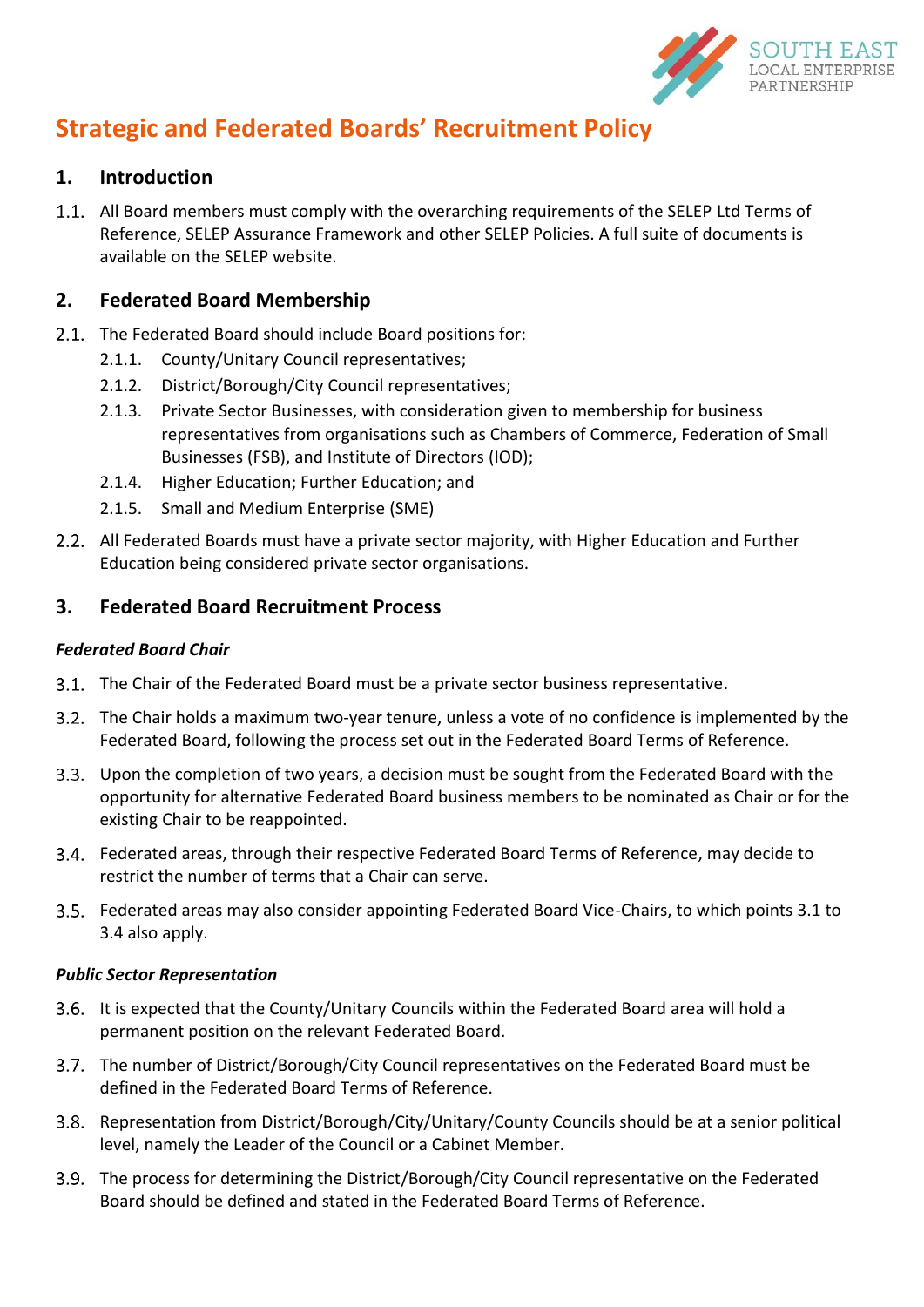

- 3.10. If the number of District/Borough/City Councils within the Federated Board area exceeds the number of Federated Board positions available, District/Borough/City Council representation on the Federated Board must be reviewed every two years. In such circumstances, these members are acting as representatives of all councils across the Federated Board area.
- 3.11. If all District/Borough/City Councils within the Federated Board area are represented on the relevant Federated Board, then the need for the review of District/Borough/City Council representation on the Federated Board is negated.

#### *Private Sector Representation*

- Private sector business representatives, including any vice-chairs, will act as a representative of the wider business community and are subject to a (maximum) two-year review of their tenure. Following up to two years, an open call of business representatives must be widely published, including on the Federated Board (if applicable) and SELEP websites. Unless otherwise stated in the Federated Board Terms of Reference, there is no limit on the number of terms and the existing private sector business representative may choose to reapply.
- An open and transparent process must be implemented to the recruitment of Board members from private sector businesses, with the details of the application and selection process being made clear when the availability of the Federated Board member position is publicised.
- For private sector Federated Board members who represent business organisations such as Chambers of Commerce, FSB and IOD, it is for the business organisation to identify the appropriate candidate within their organisation. This candidate must then apply through the same open recruitment as other private sector business representatives.
- 3.15. It is expected that an Independent Selection Panel of the Federated Board will lead the private sector Board member recruitment process in accordance with the SELEP Assurance Framework requirements, and will assess the applicants based on:
	- 3.15.1. the suitability of the individual to meet the requirements of the Federated Board;
	- 3.15.2. to be representative of the local population, in adherence to the Equalities Act 2010; and
	- 3.15.3. To achieve a wide representative across sectors of industry.
- The appointment of the applicants identified as suitable by the Independent Selection Panel will be agreed through a decision by the Federated Board.

#### *Further Education and Higher Education*

- 3.17. Further Education and Higher Education providers within the geography should be contacted every two years, utilising networks such as the U9 working group and Skills Advisory Group, to seek nominees for the Federated Board membership.
- Where more than one nominee comes forward, each nominee will be required to hold a short discussion with the Federated Board Chair. The Chair will propose the representative who best demonstrates their ability to support the objectives of the SELEP Federated Board, for agreement by the Federated Board.

# **4. Strategic Board Membership**

The SELEP Ltd Strategic Board is comprised of 25 members (Directors), including 5 co-opted members, and at least two-thirds of the Board is required to be from the private sector.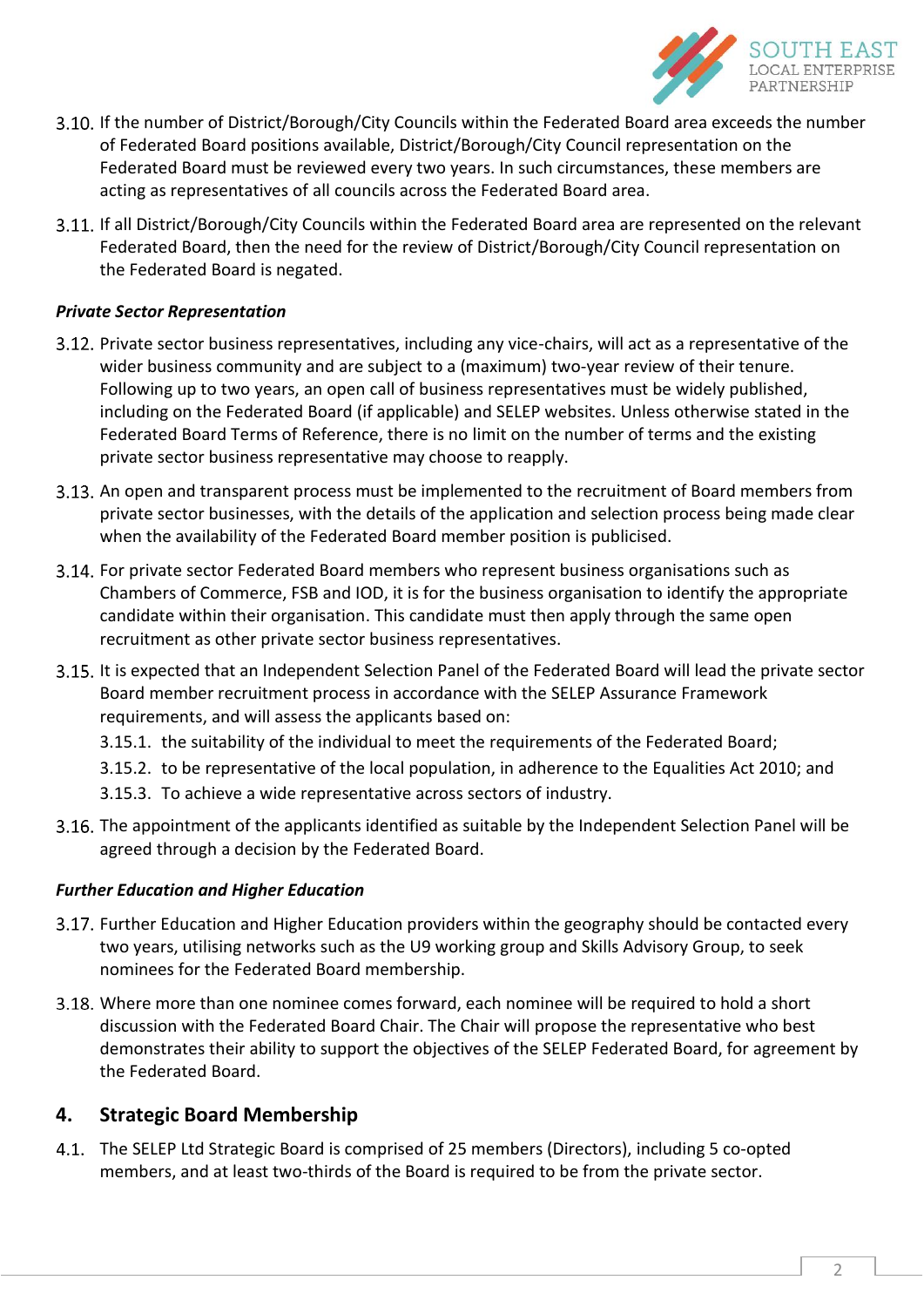

4.2. Table 1 Strategic Board Membership:

| <b>Count</b>            | <b>Membership</b>                                                                                             |
|-------------------------|---------------------------------------------------------------------------------------------------------------|
| $\mathbf{1}$            | Chair (private sector)                                                                                        |
| 1                       | Deputy Chair (private sector)                                                                                 |
| 6                       | Leaders or Cabinet members from each of the 3 County and 3 Unitary Councils                                   |
| $\overline{2}$          | <b>Business representatives from Success Essex</b>                                                            |
| 5                       | Business representatives from the Kent and Medway Economic Partnership                                        |
| $\overline{2}$          | Business representatives from Opportunity South Essex                                                         |
| $\overline{\mathbf{3}}$ | <b>Business representatives from Team East Sussex</b>                                                         |
| $\overline{2}$          | Co-opted Leaders or Cabinet members from District/Borough/City Councils (Kent and<br>Essex areas for 2020/21) |
| $\mathbf{1}$            | Co-opted further education representative                                                                     |
| 1                       | Co-opted higher education representative                                                                      |
| $\mathbf{1}$            | Co-opted social enterprise representative                                                                     |
| Total=25                |                                                                                                               |

Please see the SELEP Ltd Terms of Reference for the substitutions policy.

# **5. Strategic Board Recruitment Process**

#### *Chair and Deputy Chair*

- The recruitment of a private sector Chair/Deputy Chair will be led by the Secretariat, with support from the Accountable Body, as required.
- 5.2. A Chair/Deputy Chair role profile and specification will be developed, based on the priorities and vision for SELEP at the time of the vacancy occurring. This will incorporate the requirements of the Chair/Deputy Chair, as set out within the Assurance Framework that is the most recent at the time of the role profile and specification being developed.
- Upon notice of the Chair/Deputy Chair vacancy, the Strategic Board will receive a report from the Secretariat to set out the proposed timescales for the recruitment of the Chair/Deputy Chair. The Strategic Board will be asked to agree the role profile, specification and shortlisting criteria prior to vacancy being advertised.
- The Strategic Board will be asked to agree a Selection Panel consisting of Strategic Board members to lead on the recruitment of the Chair/Deputy Chair. The Selection Panel must have a business member majority, as a further opportunity to engage the private sector in the recruitment process.
- 5.5. To increase the reach and openness of the process, recruitment consultants will be identified to help promote the opportunity.